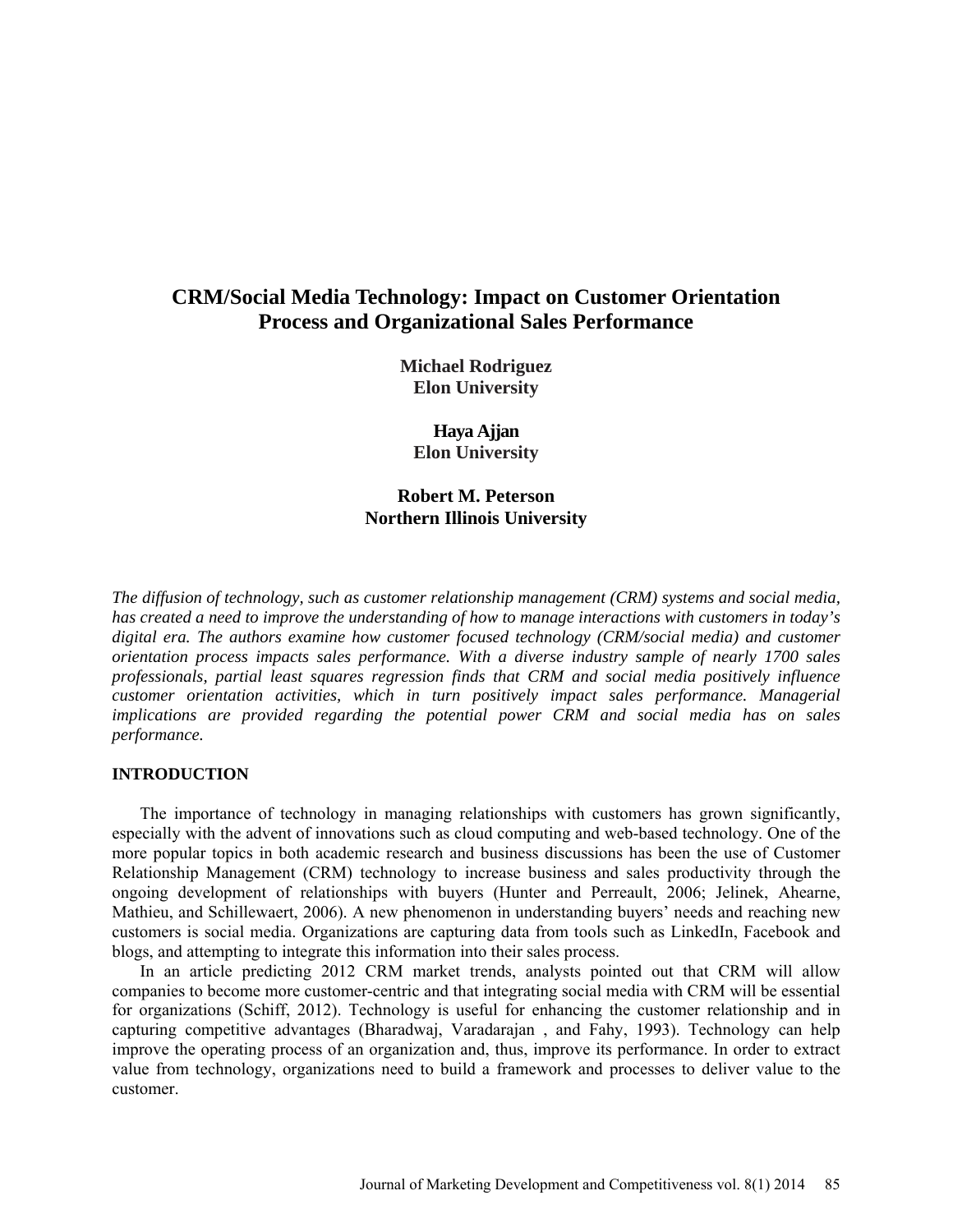The purpose of this research study is to ascertain how customer-oriented technology, CRM and social media, might impact customer orientation which in turn impacts sales performance. In this exploratory paper, we attempt to understand the impact of technology on performance through the use of customeroriented processes. Customer orientation refers to the extent an organization focuses its efforts in understanding and satisfying its customers' needs for quality and timeliness and building long-term relationships (Deshpande, Farley, and Webster, 1993; Strong, 2006; Luo, Hsu, and Liu, 2008; Jun and Cai, 2010; Li, Chau, and Lai, 2010). We first start the discussion by reviewing the literature on customeroriented technology, customer orientation, and sales performance. The research model and hypotheses are presented, followed by a discussion of the research methods and data collection. The results of measurement and structural analysis using partial least squares (PLS) are then discussed. The paper concludes with a discussion of the theoretical and managerial implications of the findings.

## **LITERATURE REVIEW**

#### **Customer-Oriented Technology**

The advancement of technology allows sales-focused organizations to manage customer information effectively in order to better understand their unique needs and provide a solution that meets those needs. Panagopoulous defines sales technology "as any information and communication technology employed by the sales organization to conduct its essential activities" (2010, p. 14). The central focus of CRM is "to leverage customer data creatively, effectively and efficiently to design and implement customer-focused strategies" (Hansotia, 2002). Initially, CRM was considered an information technology customer solution, a type of sales force automation. Now, CRM strategy is considered a "holistic approach to managing customer relationships to create shareholder value" (Payne and Frow, 2005, p. 168). Evolving into a mix of relationship marketing and relevant technology, use of platforms such as CRM can potentially generate profitable, long-term relationships with customers. The CRM aim is three fold, 1) improve data regarding the customer from a host of different inputs, not just from the sales force, 2) improve relationships, and 3) co-create value with clients.

Recent research has focused on specific sales technology, such as customer relationship management (Tanner, Ahearne, Leigh, Mason, and Moncrief, 2005; Rapp, Agnihotri and Forbes, 2008) and sales force automation tools (SFA). Ahearne, Jelinek, and Rapp (2005) reported in previous studies that CRM systems improve the sales professional's ability to collaborate internally with peers and communicate clearly with clients. Sales-based CRM technology tools are designed to help sales professionals manage customer relationships (Hunter and Perreault, 2007) by improving communication, learning more about the clients' needs, and creating customized solutions for the customer. Organizations are also integrating use of social media tools to reach new markets and gain an improved understanding of prospects and existing customers. When managing customer relationships and experiences, sales organizations are leveraging social media to perform sales-related tasks, such as prospecting and sharing of information on product and services (Panagopoulos, 2010). Today, sales-focused firms have integrated social media tools, such as Linked-In, Facebook, and Twitter, into their business process to directly communicate with prospective buyers and create deeper conversations. To stay current and competitive, organizations may find it critical to add a social media strategy to their existing CRM initiative. Social media tools, whether in the form of blogs, Facebook, or Twitter, offer interactions between buyer and seller. This new era of creating conversations may develop more meaningful relationships with customers and, potentially, result in a more profitable relationship. In order for these technologies to benefit stakeholders, sales professionals must accept and employ the technology within their job function (Venkatesh, Morris, Davis and Davis, 2003; Rodriguez and Honeycutt, 2011). In fact, the value of any technology investment to an organization is mainly determined by the way the technology is used and applied (Kohli and Grover, 2008).

Customer-oriented technologies, such as CRM and social media, are expected to positively impact performance and activities within the organization.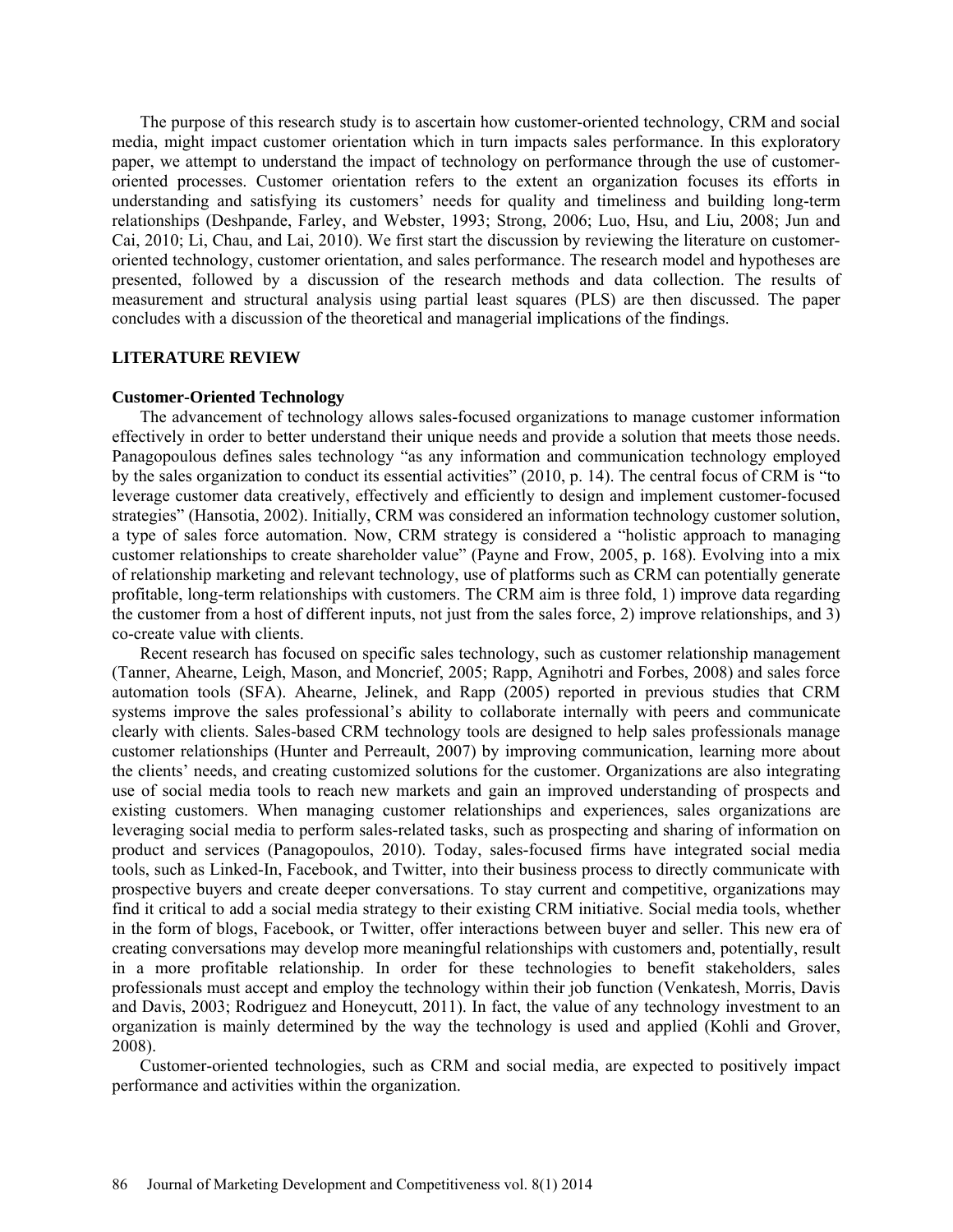### **Customer Orientation Processes and Sales Performance**

The marketing literature suggests that customer orientation is a cornerstone in the theory and practice of marketing management (Saxe and Weitz, 1982; Jaworski and Kohli, 1993). Ruekert (1992) defines this orientation as the "degree to which the organization obtains and uses information from customers, develops a strategy which will meet customer needs, and implements that strategy by being responsive to customers' needs and wants" (p. 228). Different processes relate to customer orientation: customer satisfaction, after-sales services, personalized services to key customers, and commitment to deliver high value to customers (Narver and Slater, 1990). Researchers argue that customer orientation is not only a set of processes, but a culture that stresses the customer as the center of strategic planning and execution and that is important to create superior value for an organization (Narver and Slater, 1990; Deshpande et al., 1993; Jaworski, Kohli and Sahay, 2000; Steinman, Deshpande, and Farley, 2000). Organizations with higher customer orientation are better able to respond to customers' demand with goods and services (Deshpande et al., 1993). Those companies also indicate a continuous and proactive disposition toward identifying and meeting demands (Han, Kim, and Srivastava, 1998). Researchers found that increased customer orientation within an organization results in improved business performance (Narver and Slater, 1990; Jaworski and Kohli, 1993; Van Egeren and O'Connor, 1998; Yilmaz, Alpkan, and Ergun, 2005).

Thus, customer-oriented processes involve many facets, including understanding clients' needs and sharing and aligning information to create a value proposition that satisfies customers.

Past research on the relationship between technology and performance has been well documented and supported (Stoddard, Clopton, and Avila, 2006; Hunter and Perreault, 2007; Rodriguez and Honeycutt, 2011). Due to the increased use of technology from the sales perspective, current research has focused on the relationship between technology and sales performance. Johnston and Marshall define sales performance as "behavior evaluated in terms of its contribution to the goals of the organization" (2006, p. 412). Ahearne, Jelinek, and Rapp (2005) reported that CRM technology improves the sales professional's ability to communicate clearly with prospects and clients and establish new business.

However, other researchers found that the link to performance is not always direct, and can depend on environmental settings (Hartline and McKee, 2000). There is still a need in the literature to better understand the impact of customer orientation on firm's benefits (Brady and Cronin, 2001). In this paper, we attempt to understand the direct influence of customer-oriented processes on sales performance, while considering the impact of CRM and social media use.

### **RESEARCH MODEL AND HYPOTHESES**

Customer-oriented technologies, such as CRM and social media, help organizations support and create strong relationships with customers and support the firm's customer orientation. The authors posit that the real value of customer-oriented technologies lies in the way customer orientation processes use the information provided by the platforms to enhance the customer's experience. Customer orientation subsequently drives improved sales performance because firms can tailor their offerings to suit customer needs. Previous research shows that customer orientation is positively associated with a firm's performance (Narver and Slater, 1990; Van Egeren and O'Connor, 1998; Jaworski et al., 2000; Yilmaz et al., 2005). As the preceding discussion suggests, better customer-oriented processes facilitated by CRM and social media should enable a firm to improve its sales performance. The research model is shown in Figure 1.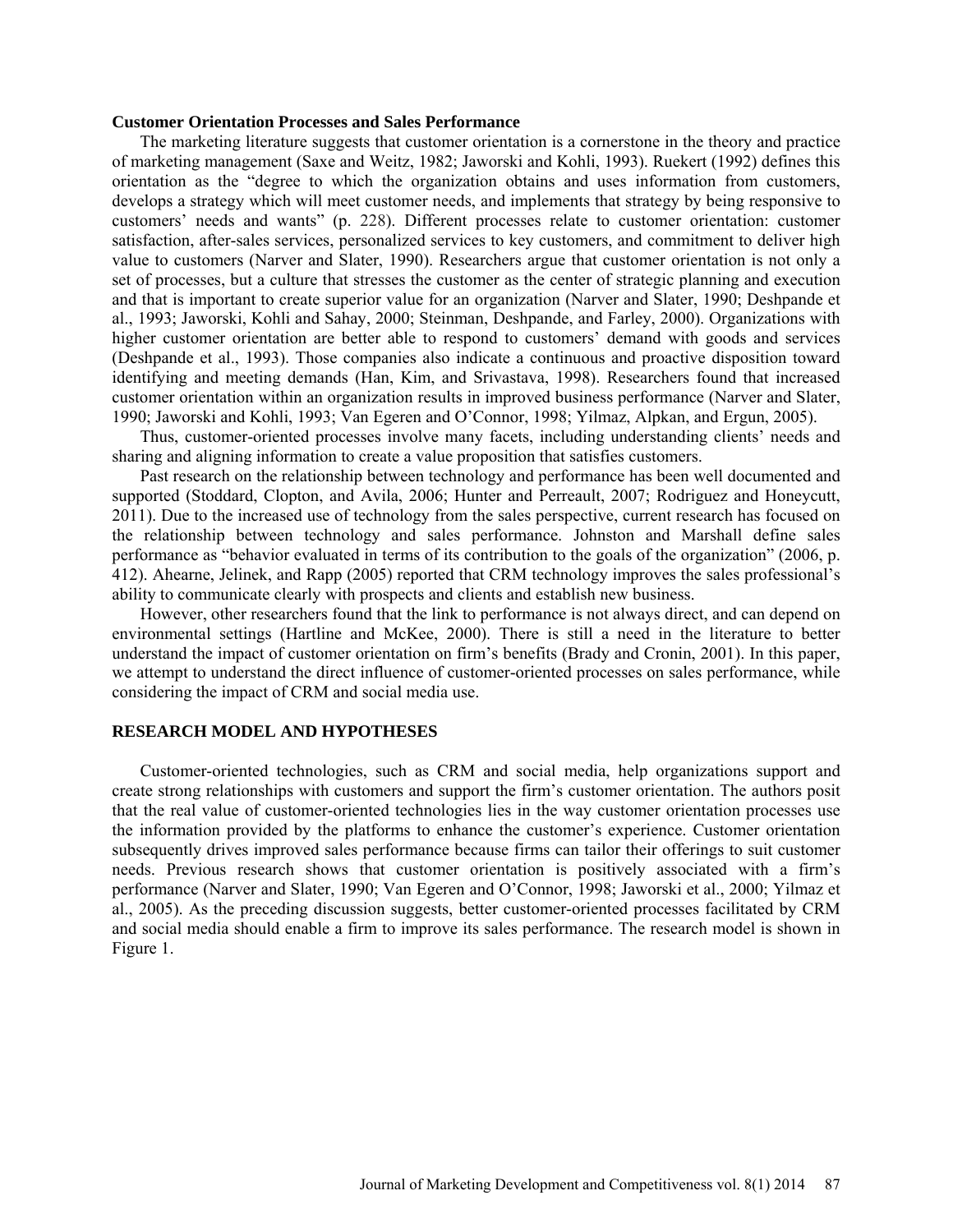**FIGURE 1 CUSTOMER ORIENTATION MEDIATION MODEL**



Customer-oriented technologies, such as CRM and social media, are used to collect customer data from all customer contact points and create proper customer-oriented marketing responses (Payne and Frow, 2005). Accumulating this customer insight can be used to boost the quality of the customer experience (Plakoyiannaki and Saren, 2006). CRM and social media applications enable firms to customize their offerings for each customer. By accumulating information across customer interactions and processing this information to discover hidden patterns, CRM and social media applications help firms customize their offerings to suit the individual tastes of their customers and improve customer engagement (Woodcock, Green, and Starkey, 2011).

In order to achieve higher benefits, well designed customer-orientation processes are needed to enable sales performance level benefits. Therefore, we expect customer-oriented processes (such as measuring customer satisfaction, obtaining feedback from customers, and adapting to changes in customers' needs) to positively impact sales performance. Customer orientation implies having an understanding of the customers to be able to offer them greater added value (Narver and Slater, 1990). Organizations with higher customer orientation will be able to design business processes that are strongly oriented to improve employee understanding of the customers (Bang, 2005). This is why we expect customer orientation processes are likely to positively impact sales performance. Organizations should be equipped with strong customer-oriented technologies (CRM and social media) to effectively employ customer-oriented processes for optimal level marketing and sales activities, which eventually may result in higher performance. Hence, we hypothesize that:

- *H1: CRM has a positive relationship on customer-orientation.*
- *H2: Social media has a positive relationship on customer-oriented processes orientation.*
- *H3: Customer oriented processes has a positive relationship on sales performance/*

## **RESEARCH METHODS**

### **Data Collection**

In order to examine the research model, data was gathered in conjunction with Miller Heiman, a global leader in sales performance consulting. Respondents were offered an executive summary of the results and a copy of the findings from the previous year's study in return for their participation in the survey. Participants included business executives in revenue-generating roles across job functions; notably, different levels in sales and executives from the C-suite. Data was collected using an emailed link to an online survey supported by two reminder emails. In all, 15,110 individuals clicked on the link; 1,699 respondents completed the 130+ item survey yielding an 11.2% response rate. Early and late response means were compared to assess non-response bias (Armstrong and Overton, 1977). No significant difference between the data was evidenced.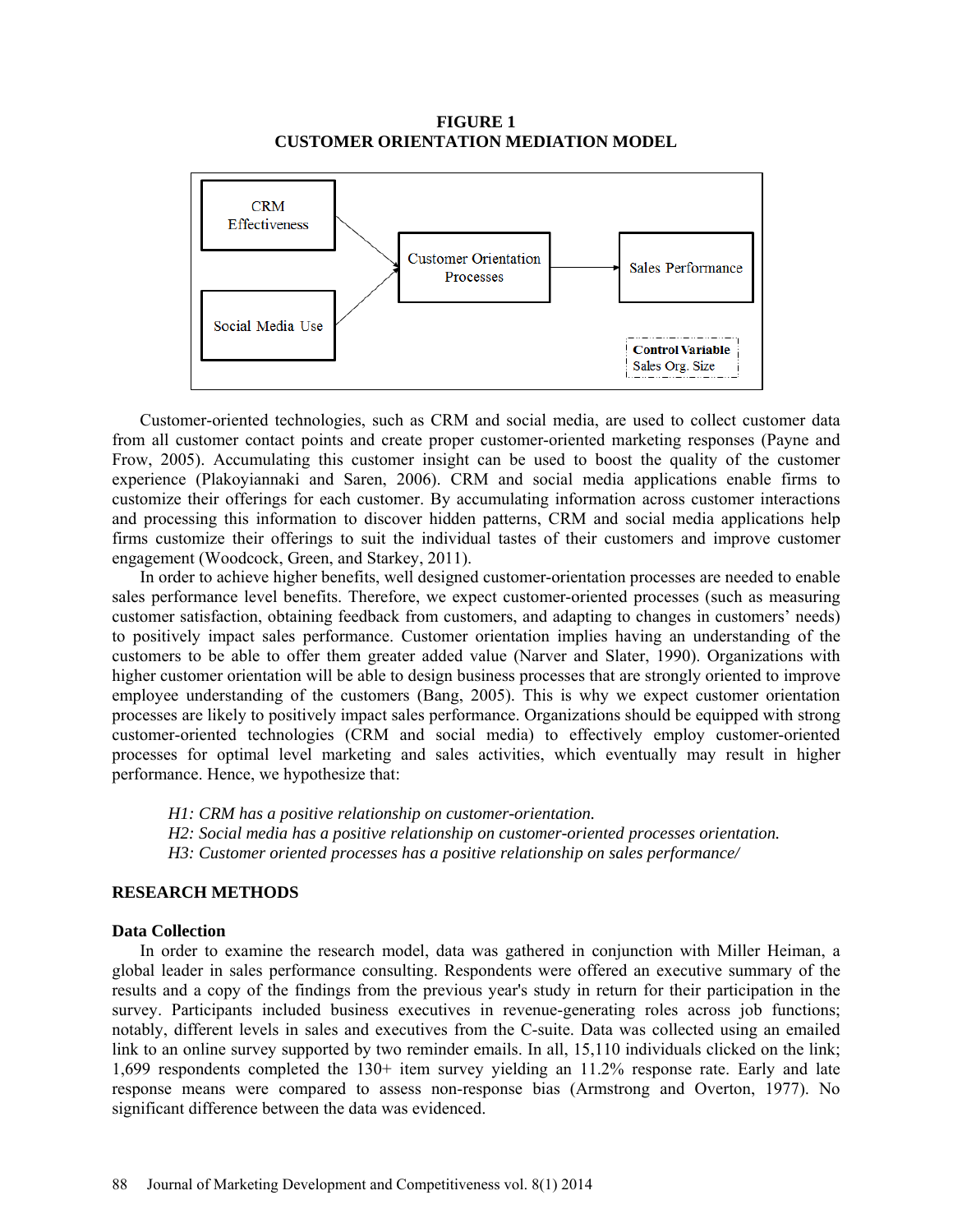## **Sample Description**

Respondents were from a range of industries (see Table 1). A portion of the sample, 7% or more in each category, worked in consulting, professional services, technology-software, business services, and manufacturing. Health care consumables, technology-hardware, industrial and chemical, and technology services were also well represented in the sample (4%-7%). The remainder of the sample came from numerous other industries. Approximately 46% of the respondents worked for organizations employing 24 or less sales people, 18% for those employing 25-99 salespeople, 18% for those employing between 100-499 salespeople, and 18% for those employing 500 or more salespeople.

| Industry                           | Percent                |
|------------------------------------|------------------------|
| Aerospace and Defense              | 2.2                    |
| <b>Business Services</b>           | 7.1                    |
| Construction                       | 2.6                    |
| Consulting & Professional Services | 11.3                   |
| <b>Consumer Products</b>           | 1.8                    |
| Education                          | 1.6                    |
| Oil/Gas                            | 2.8                    |
| Energy                             | 1.7                    |
| Finance & Banking                  | 3.9                    |
| Insurance                          | 2.1                    |
| Government                         | 1.7                    |
| Healthcare - Capital               | 3.8                    |
| Healthcare - Consumables           | 6.0                    |
| Healthcare - Services              | 3.2                    |
| Hospitality & Food Service         | $\cdot$ <sup>8</sup> . |
| Food Service                       | 1.4                    |
| Industrial & Chemical              | 4.3                    |
| Manufacturing                      | 9.0                    |
| Media                              | .6                     |
| Pharmaceuticals                    | 2.4                    |
| Technology - Hardware              | 5.9                    |
| Technology - Software              | 7.3                    |
| Technology - Services              | 4.8                    |
| Telecommunications - Equipment     | 2.0                    |
| Telecommunications - Services      | 3.4                    |
| Transportation                     | 2.0                    |
| <b>Utilities</b>                   | .6                     |
| Wholesale                          | 1.5                    |
| Missing                            | 2.1                    |
| <b>Total</b>                       | 100.0                  |

## **TABLE 1 INDUSTRY DATA**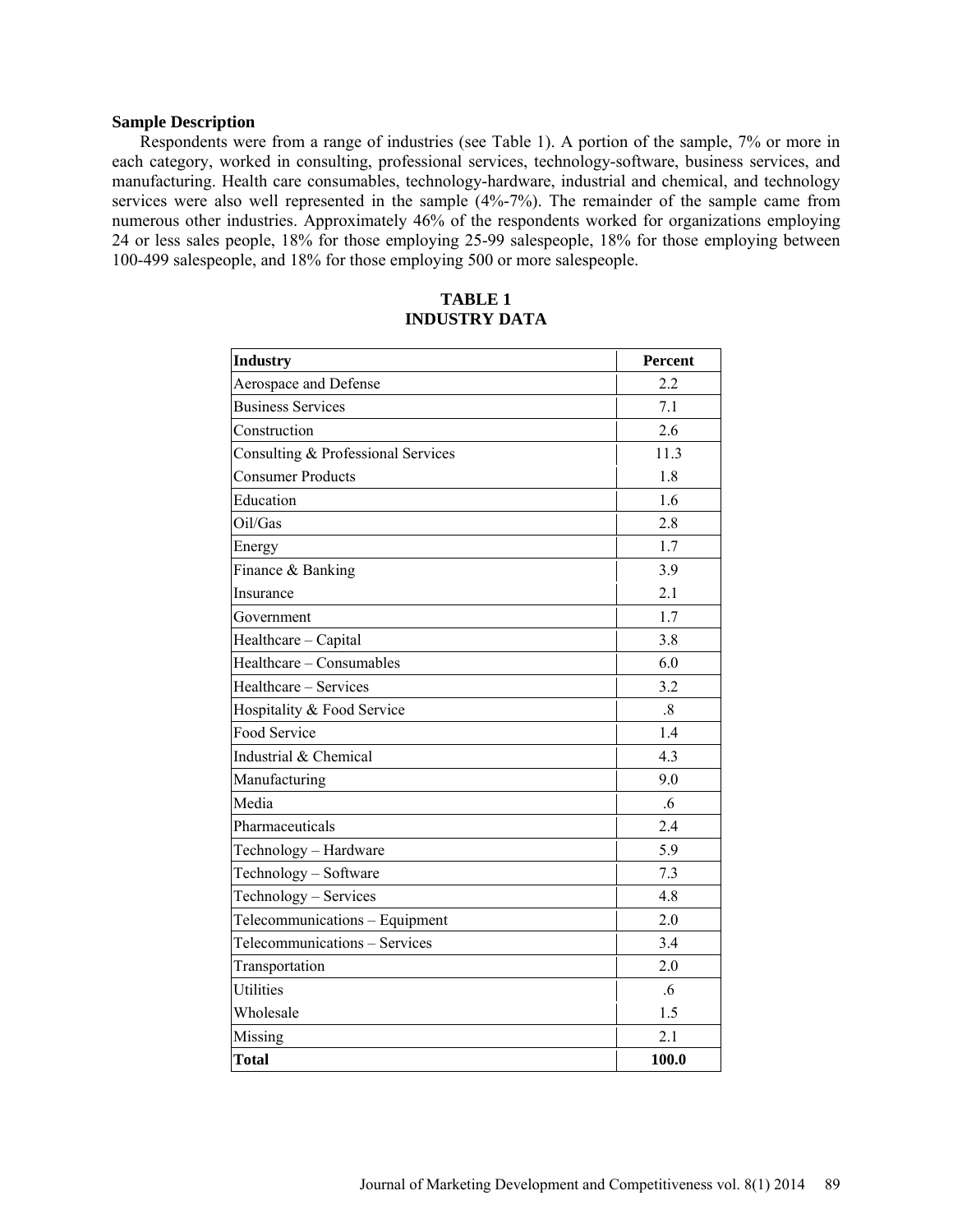#### **Measures**

Customer orientation was measured on a 7-item Likert scale. We specified customer orientation as a formative first-order construct. The measurement items were selected and refined to ensure that the selected formative measures for customer orientation did not overlap and covered all characteristics of the constructs. We ensured the clarity, lack of ambiguity, and avoidance of jargon (Diamantopoulos and Winklhofer, 2001). The indicator specification process resulted in a set of subjective measures for customer orientation. Sample questions included "We know why our customers buy from us"; "We consistently use a formal process for measuring customer satisfaction"; and "Sales and marketing are aligned in what our customers want and need." CRM effectiveness and social media use was measured using a 3-item scale. All performance measures used a 7-point scale, ranging from "More than 10 percent decrease" to "More than 10 percent growth", with a midpoint anchor of "remained flat". Appendix A presents the constructs studied.

The sales organization size is included as a control variable to account for any contextual differences that may influence the sales performance across the sample. Oliver and Anderson (1994) and Krafft (1999) found that the size of the sales force tends to be negatively related to the extent that behaviorbased controls are employed. Piercy, Cravens, and Morgan (1997), on the other hand, found no significant differences existed between the more and less effective sales units based on sales force size.

### **Results**

Partial Least Squares (PLS) was used to analyze the data. PLS is well suited to handle highly complex predictive models (Jöreskog and Wold, 1982) with formative constructs as is the case with this model. The results of the PLS analysis are presented in the following discussion.

### **Measurement Model**

Appropriate validation procedures were followed to evaluate both reflective and formative measures in the model. We examined internal consistency, convergent validity, and discriminate validity to check the measurement validity of reflective constructs (Straub, 1989; Gefen and Straub, 2005). Both discriminate validity and multicollinearlity were examined for formative measures.

The internal consistencies of the reflective measures were evaluated using Cronbach's alphas. All constructs had Cronbach's alpha values greater than 0.6, the recommended threshold for exploratory research (Nunnally and Bernstein, 1994). Table 2 displays the Cronbach's alpha values for all the reflective constructs.

| <b>Construct</b>         | <b>Cronbach's Alpha</b> |
|--------------------------|-------------------------|
| Social Media             | 0.878                   |
| <b>CRM</b> Effectiveness | 0.911                   |
| Sale Performance         | 0.815                   |

**TABLE 2 TEST AND MEASUREMENT RELIABILITY**

Principle component factor analysis with varimax rotation was used to evaluate discriminate validity of the reflective measures. This approach examines whether the theorized items group together on appropriate constructs and discriminate across multiple constructs with minimal cross loading among factors. The criterion used in the analysis was a factor loading greater than 0.45, and eigen values greater than 1.0. The results in Table 3 show that the items for the independent variables converge on three constructs as originally designed.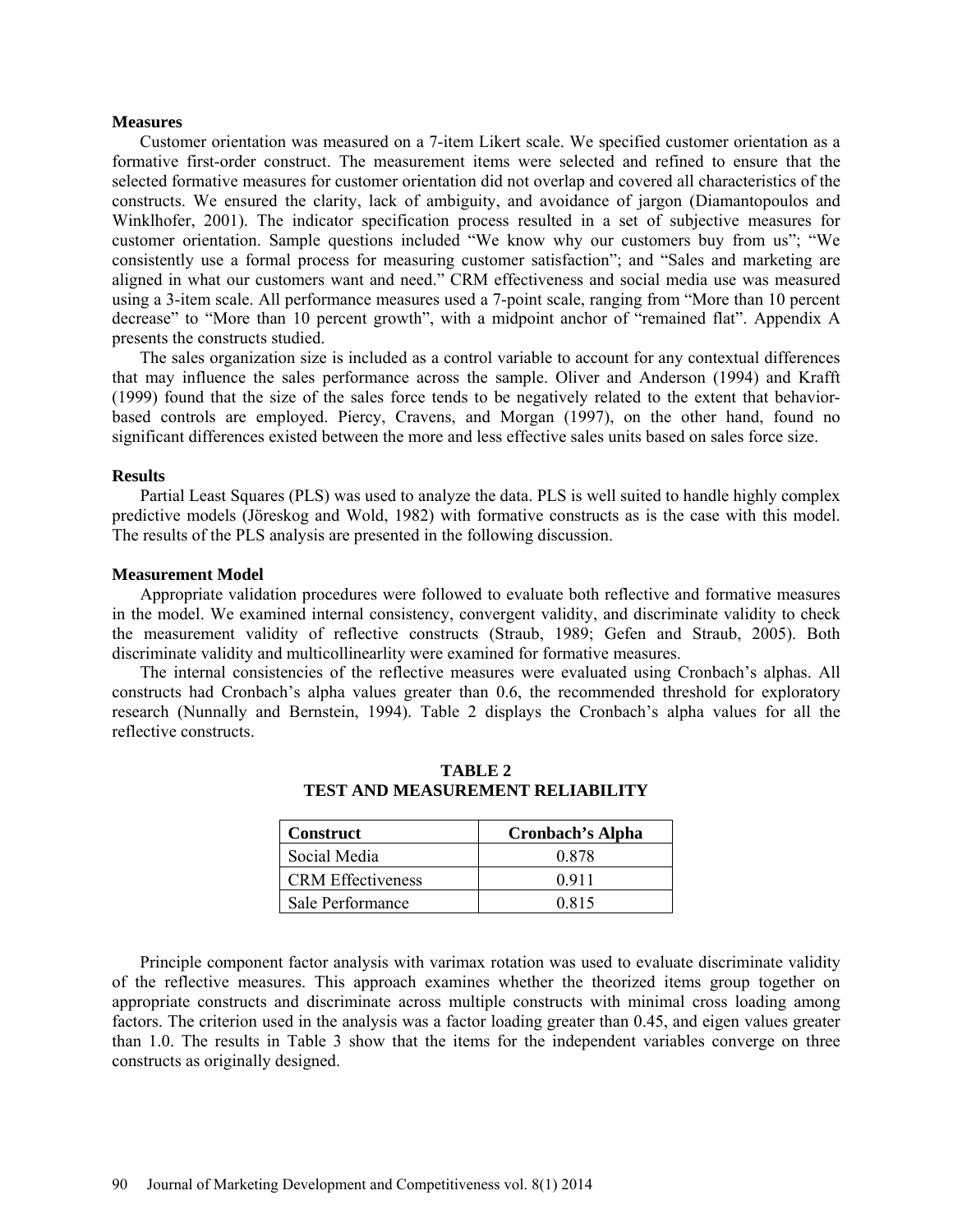| Loading      | Component               |                                    |                                    |  |
|--------------|-------------------------|------------------------------------|------------------------------------|--|
| <b>Items</b> | <b>Social Media Use</b> | <b>CRM</b><br><b>Effectiveness</b> | <b>Sales</b><br><b>Performance</b> |  |
| SM1 dm       | 0.901                   |                                    |                                    |  |
| SM2 bp       | 0.889                   |                                    |                                    |  |
| SM3 bo       | 0.827                   |                                    |                                    |  |
| CRM1 p       |                         | 0.908                              |                                    |  |
| CRM2 qi      |                         | 0.906                              |                                    |  |
| CRM3 da      |                         | 0.821                              |                                    |  |
| OP1 cp       |                         |                                    | 0.777                              |  |
| OP2 na       |                         |                                    | 0.766                              |  |
| $OP3$ nq     |                         |                                    | 0.759                              |  |
| OP4 cr       |                         |                                    | 0.600                              |  |
| $OP5$ -qa    |                         |                                    | 0.774                              |  |

## **TABLE 3 FACTOR ANALYSIS RESULTS**

Notes: Principal components method was used for extracting the components and

Varimax was the rotation method. All factor loadings below 0.45 were suppressed.

Confirmatory factor analysis in SmartPLS (Ringle, Wende and Will, 2005) was used to validate the measurement model. One control variable, sales organization size, was included in the model for the confirmatory factor analysis test. We also examined the convergent and discriminant validity of the reflective constructs. Convergent validity is supported as indicated by Average Variance Extracted (AVE) for each construct being greater than the recommended 0.5 in all cases (Gefen and Straub, 2005). In addition, strong convergent validity is evident as the items load highly on their own constructs (Table 4). Discriminant validity was evaluated by assessing the square root of the AVEs to ensure that it is greater than the correlation among the constructs. The higher AVE for a construct indicated that more variance is shared between the construct and its items than with other constructs (Fornell and Larcker, 1981; Chin, 1998). The inter-construct correlation matrix in Table 5, with square root of AVE on the diagonal, indicated satisfactory discriminate validity of all the constructs. Furthermore, Cronbach's alpha for all reflective constructs exceeded 0.6, and the composite reliability of all reflective constructs exceeded 0.7, indicating adequate internal consistencies of the constructs.

For the formative construct, the outer model weights were examined. The results shown in Table 6 indicate acceptable outer model weights. Multicollinearity among indicators was also checked since it can cause an insignificant model. The variance inflation factor (VIF) was used to assess any multicollinearity problems. VIF values below 3.3 are indicative of an absence of multicollinearity (Diamantopoulos and Siguaw, 2006). The VIF value for the customer orientation processes was below the threshold value of 3.3. Therefore, multicollinearity is not a problem in the formative construct.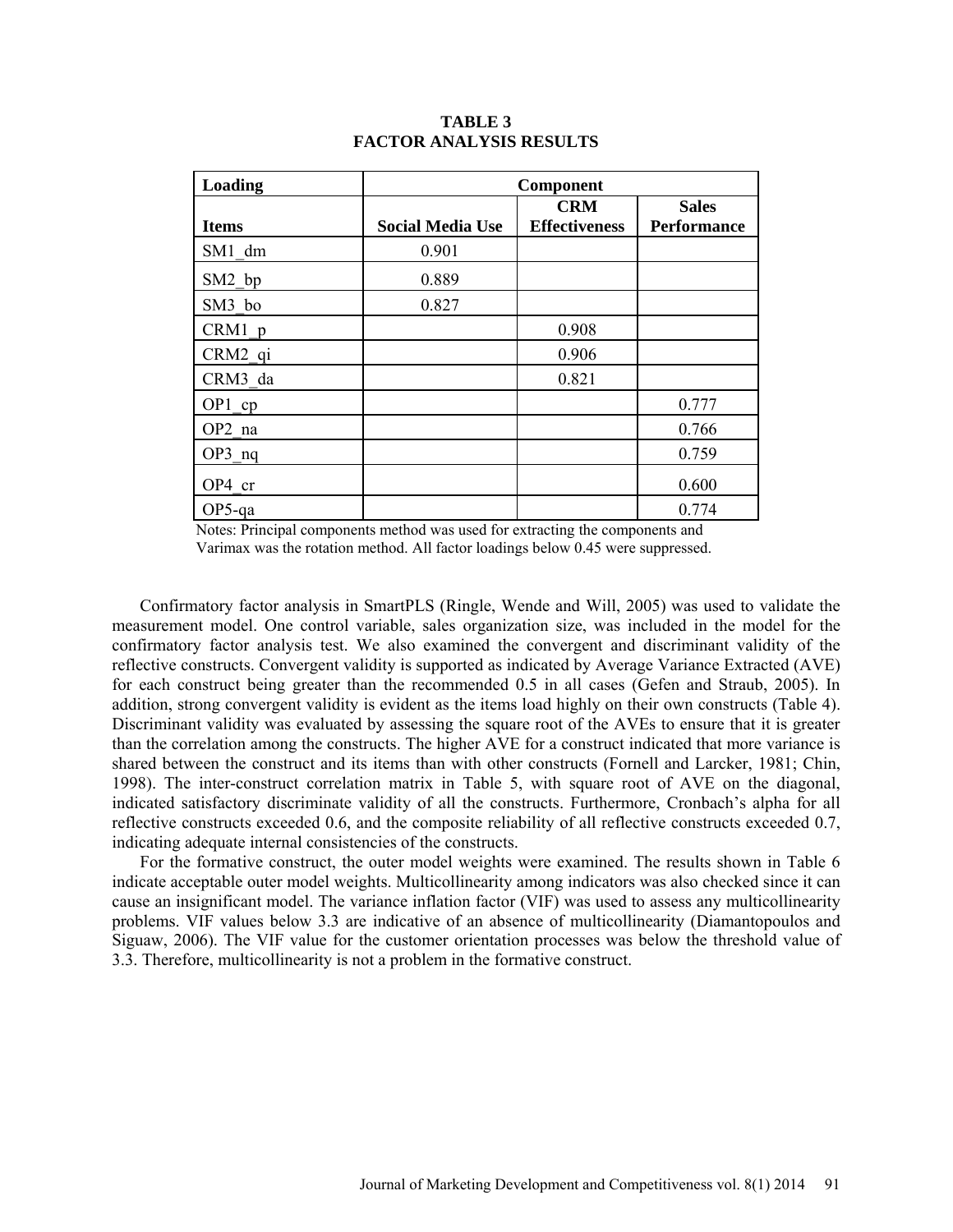| Composite Reliability = 0.925                                                        |                                                          |             |
|--------------------------------------------------------------------------------------|----------------------------------------------------------|-------------|
| <b>Social Media</b>                                                                  | Cronbach's Alpha = 0.879                                 | $AVE=0.805$ |
|                                                                                      | Loadings                                                 | T-Value     |
| SM1 dm                                                                               | 0.99                                                     | 35.328***   |
| $SM2$ _bp                                                                            | 0.903                                                    | 31.483***   |
| SM3 bo                                                                               | 0.881                                                    | 25.283***   |
| Composite Reliability = 0.944<br>Cronbach's Alpha= 0.911<br><b>CRM Effectiveness</b> |                                                          | $AVE=0.850$ |
|                                                                                      | Loadings                                                 | T-Value     |
| CRM1 p                                                                               | 0.891                                                    | 28.079***   |
| CRM2 qi                                                                              | 0.946                                                    | 52.664***   |
| CRM3 da                                                                              | 0.929                                                    | 45.818***   |
| <b>Sales Performance</b>                                                             | Composite Reliability = 0.870<br>Cronbach's Alpha= 0.815 | $AVE=0.574$ |
|                                                                                      | Loadings                                                 | T-Value     |
| $OP1$ <sub>_</sub> cp                                                                | 0.732                                                    | 8.519***    |
| OP2 na                                                                               | 0.784                                                    | 9.581***    |
| $OP3$ nq                                                                             | 0.701                                                    | 13.683***   |
| OP4 cr                                                                               | 0.763                                                    | 7.569***    |
| OP5_qa                                                                               | 0.689                                                    | 9.380***    |

**TABLE 4 REFLECTIVE CONSTRUCTS RELIABILITY AND LOADINGS**

 $*_{p<0.1,**p<0.05,***p<0.01}$ 

## **TABLE 5 INTER-CONSTRUCT CORRELATION MATRIX**

| # |                          |      |      |      |
|---|--------------------------|------|------|------|
|   | Social Media             | 0.80 |      |      |
| ⌒ | <b>CRM</b> Effectiveness | 0.32 | 0.92 |      |
| ◠ | Sales Performance        |      | 0.22 | በ 7ና |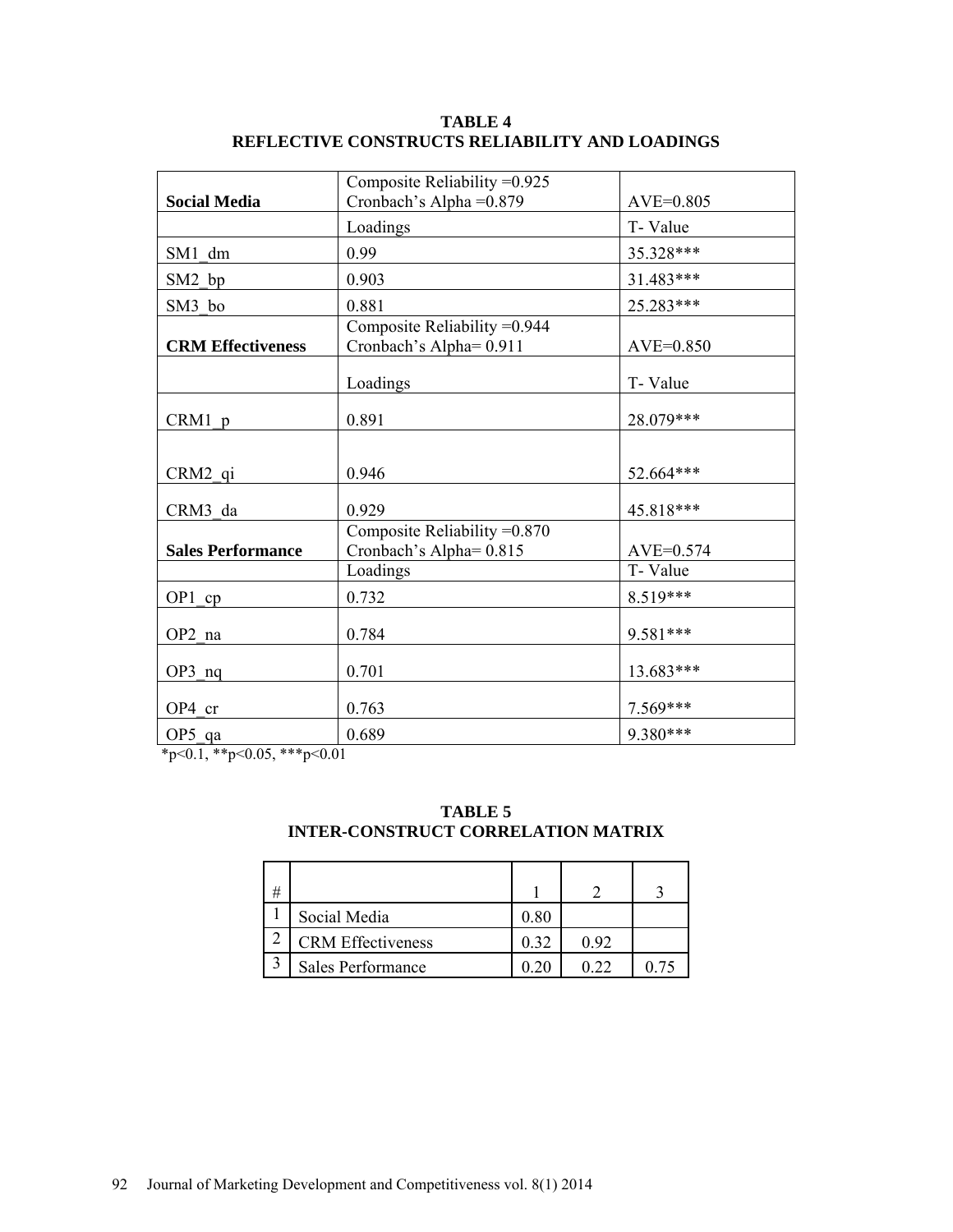| <b>Customer Orientation</b>                                                                                              | Weights | <b>T-Value</b> |
|--------------------------------------------------------------------------------------------------------------------------|---------|----------------|
| CO1 wb                                                                                                                   | 0.174   | $2.697***$     |
| $CO2$ fp                                                                                                                 | 0.126   | $2.277**$      |
| CO3a                                                                                                                     | 0.118   | $1.651*$       |
| $CO4$ fv                                                                                                                 | 0.190   | 1.970**        |
| CO <sub>5</sub> ci                                                                                                       | 0.230   | $2.183**$      |
| CO6 af                                                                                                                   | 0.345   | 2.389***       |
| ac<br>$\mathbf{a}$ and $\mathbf{a}$ and $\mathbf{a}$ and $\mathbf{a}$ and $\mathbf{a}$ and $\mathbf{a}$ and $\mathbf{a}$ | 0.514   | $3.572***$     |

**TABLE 6 FORMATIVE MEASURES WEIGHTS ASSESSMENT**

 $*p<0.1$ ,  $*p<0.05$ ,  $**p<0.01$ 

### **Structural Model**

A bootstrapping resampling method was used to assess the structural model. The  $R^2$  values in the model range from 0.115 to 0.318. Additionally, all paths are statistically significant at the 0.05 level and are in the expected direction. Therefore, the proposed model is considered to have good predictive power. The path coefficient of each hypothesized relationship and its statistical significance was examined to determine the support for the hypothesis. The path coefficient between CRM technology and customer orientation was  $0.421$  (t= 5.01, pb.001), while that between social media and customer orientation was  $0.265$  (t=3.83, pb.001). We also found customer orientation to be positively associated with sales performance 0.343 (t=4.24, pb.001). The PLS structural model results are shown in Figure 2.

## **FIGURE 2 CUSTOMER ORIENTATION MEDIATION MODEL RESULTS**



## **DISCUSSION AND MANAGERIAL IMPLICATIONS**

This study delivers several contributions. First, it provides evidence that customer technology, such as CRM and social media, positively impacts customer-orientated processes. These processes include understanding customers, adapting to customers changing needs, measuring customer satisfaction, and aligning customer needs with sales and marketing activities. Organizations adopting CRM strategies, both traditional and social, need to practice customer-oriented behaviors in order to have these technologies platforms affect bottom-line sales performance. Before implementing customer-oriented technologies, sales-focused firms need to create business practices that build and maintain profitable relationships. It is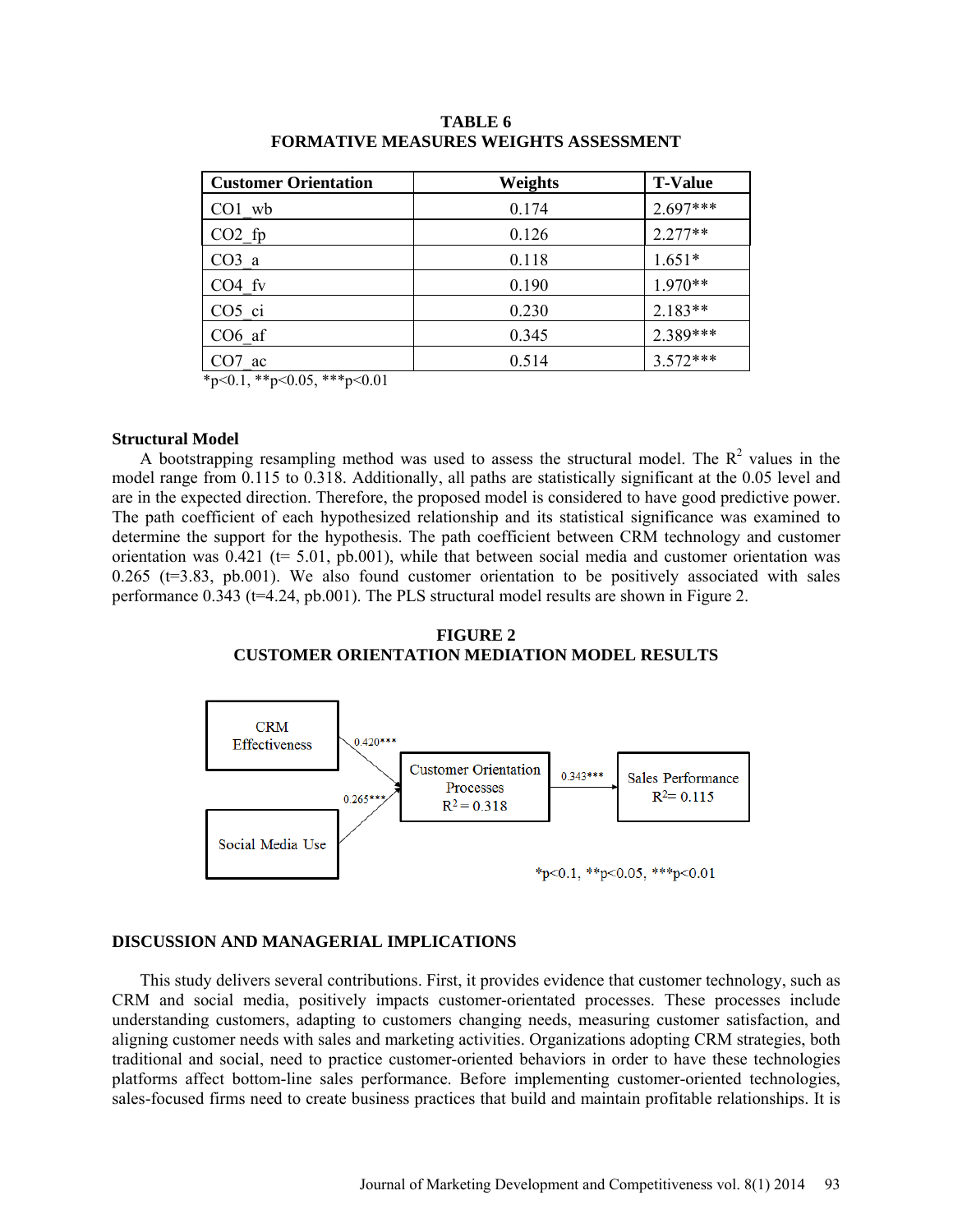too easy for organizations to get caught up in technology investment without first defining and practicing customer orientation and establishing proper customer-oriented business processes.

Second, the findings provide justification for investing in both CRM and social media technology as it leads to improved customer orientation processes in the firm. Business-to-business organizations need to implement both CRM technology and social media and ensure the technologies integrate well with one another. Integration of both CRM and social media leads to improved customer oriented processes, which in turn may lead to a number of benefits: improved sales and marketing alignment, access to decision makers, shorter sales cycles, and better collaboration with customers. This type of integration will more effectively capture conversations and truly provide a 360-degree view of the client. "Social media adds a new dimension by recording the interaction and conversation with the client. Organizations should capture the most relevant and valuable information from social media and integrate this communication with the firm's current CRM workflow" (Rodriguez, Peterson, and Krishnan, 2012, pg. 378).

Third, effective utilization of sales-focused technology, in the form of CRM and social media, starts with understanding customer processes. Firms with higher customer orientation are more competitive due to the level of understanding of their clients' needs and buying habits. This understanding combined with integration of CRM and social media results in more successful firm performance. The study also makes a pioneering contribution to the existing research that has mostly been focused on sales force automation technology. To date, it appears no other studies have empirically examined both CRM and social media practices and tied them to performance with such a large cross-sectional sample.

In today's competitive environment, organizations need to focus on delivering high value to their customers through focused, customer-oriented business processes. New CRM and social media technologies have changed the way organizations interact with customers and have allowed enhanced understanding of customers' needs and concerns (Marshall, Moncrief, Rudd, and Lee 2012; Rodriguez, Peterson, and Krishnan, 2012). These new technologies have enabled customers to communicate effectively with organizations and to improve the relationships between the buyer and seller. In this research, we assessed the positive impact of CRM and social media on customer orientation processes (i.e., processes focused on customer satisfaction and commitment) which, in turn, positively impacts sales performance. Traditional and Social CRM should be tightly integrated into both marketing and sales strategy, in order gain a deeper understanding of customers, develop further commitment and loyalty, which in time will increase overall sales performance.

## **LIMITATIONS AND FUTURE RESEARCH**

There are several limitations associated with this current study. First, the measure used for social media usage is new. Additional scrutiny for this new measure is warranted to increase robustness. Second, future studies could include buyers and marketing professionals to provide additional validity, as the present study focused only on the perspectives of people connected to revenue generation. Third, since this study is a brief cross-sectional snapshot in a very fluid and emerging phenomena, this is merely one data point in understanding the social media evolution.

The findings also suggest various avenues for future research. Scholars may wish to take a deeper look into potential moderating effects, such as the technical competency of the firm, sales personnel capability, size of the firm, level of the respondent within the company, or other context variables. Another area of future research would be to examine the rate of adoption and proficiency in various industries. Certainly, given the importance of revenue generation, longitudinal studies should be a priority for future researchers.

## **REFERENCES**

Ahearne, M., Jelinek, R. & Rapp, A. (2005). Moving Beyond the Direct Effect of SFA Adoption on Salesperson Performance: Training and Support as Key Moderating Factors. *Industrial Marketing Management,* 34(4), 379-388.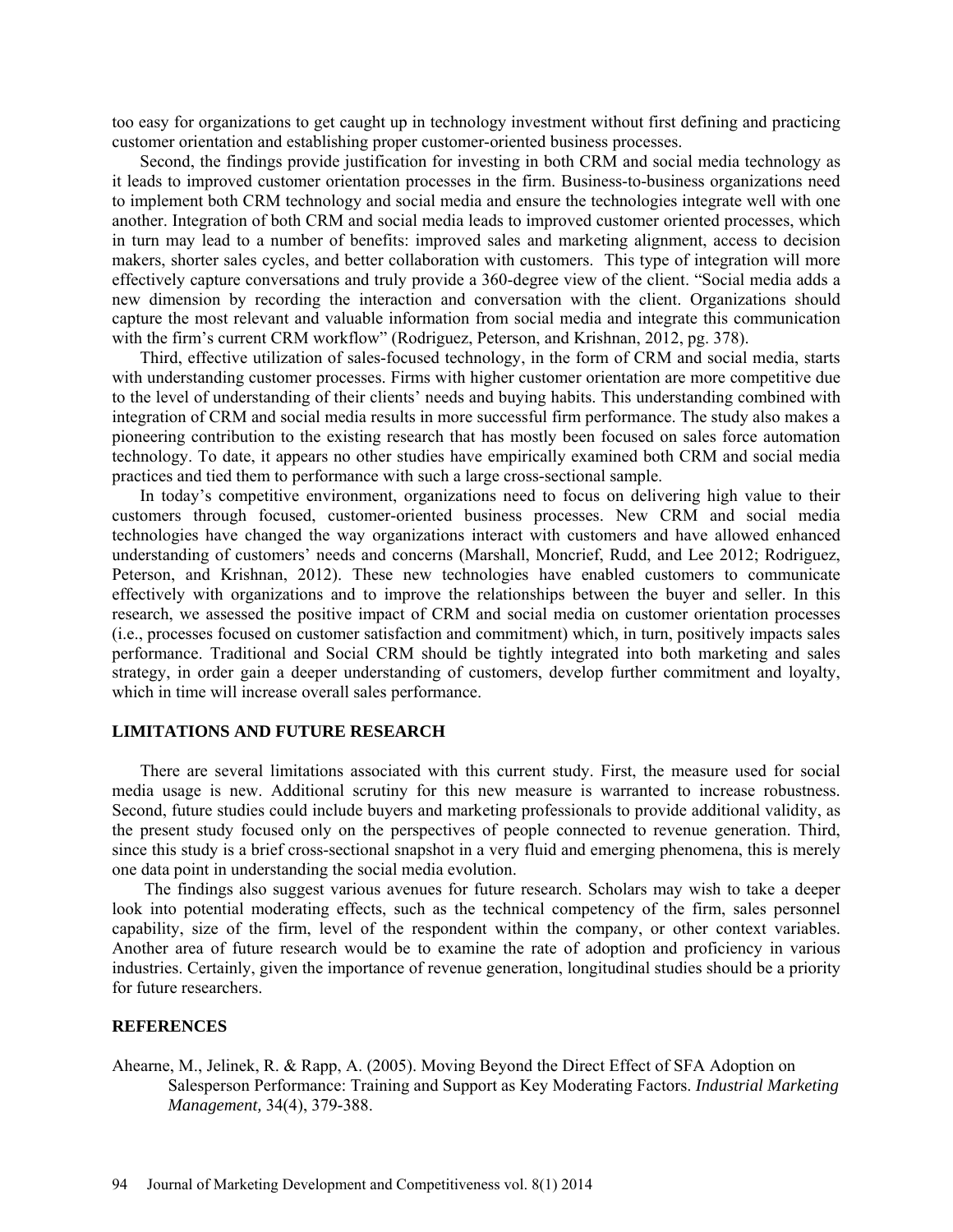- Armstrong, S. & Overton, T. S. (1977). Estimating Nonresponse Bias in Mail Surveys. *Journal of Marketing Research,* 14(3), 396-402.
- Bang, J. (2005). Understanding customer relationship management from managers' and customers' perspective: Exploring the implications of CRM fit, market orientation, and market knowledge competence. Ph.D. dissertation, University of Rhode Island, United States -- Kingston, Rhode Island. Retrieved May 06, 2012, from ABI/INFORM Global.
- Bharadwaj, S. G., Varadarajan, P. R. & Fahy, J. (1993). Sustainable Competitive Advantage in Service Industries: A Conceptual Model and Research Propositions. *Journal of Marketing,* 57(Oct), 83- 99.
- Brady, M. K. & Cronin, J. (2001). Customer Orientation: Effects on Customer Service Perceptions and Outcome Behaviors. *Journal of Service Research,* 3(3), 241-251.
- Chin, W. W. (1998). *The Partial Least Squares Approach for Structural Equation Modeling in Modern Methods for Business Research.* Mahwah, NJ: Lawrence Erlbaum Associates.
- Deshpande, R., Farley, J. U. & Webster, F. E. (1993). Corporate Culture, Customer Orientation, and Innovativeness in Japanese Firms: A Quadrad Analysis. *Journal of Marketing,* 57(1), 23-37.
- Diamantopoulos, A. & Siguaw, J. A. (2006). Formative versus Reflective Indicators in Organizational Measure Development: A Comparison and Empirical Illustration. *British Journal of Management,* 17(4), 263-282.
- Diamantopoulos, A. & Winklhofer, H. M. (2001). Index Construction with Formative Indicators: An Alternative to Scale Development. *Journal of Marketing Research,* 38(2), 269-277.
- Fornell, C. & Larcker, D. (1981). Evaluating Structural Equation Models with Unobservable Variables and Measurement Error. *Journal of Marketing Research,* 18(1), 39-50.
- Gefen, D. & Straub, D. W. (2005). A Practical Guide to Factorial Validity Using PLS-Graph: Tutorial and Annotated Example. *Communications of the AIS,* 16(5), 91-109.
- Han, J. K., Kim, N. & Srivastava, R. K. (1998). Market Orientation and Organizational Performance: Is Innovation a Missing Link?. *Journal of Marketing* 62(4), 30-45.
- Hansotia, B. (2002). Gearing up for CRM: Antecedents to Successful Implementation. *Journal of Database Marketing,* 10(2), 121-132.
- Hartline, M. D., III, J. G. M. & Mckee, D. O. (2000). Corridors of Influence in the Dissemination of Customer-Oriented Strategy to Customer Contact Service Employees. *Journal of Marketing,* 64(2), 35-50.
- Hunter, G. & Perreault, J. W. D. (2006). Sales Technology Orientation, Information Effectiveness, and Sales Performance. *Journal of Personal Selling and Sales Management,* 26(2), 95-113.
- Hunter, G. K. & Perreault., W. D. (2007). Making Sales Technology Effective. *Journal of Marketing,* 71(1), 16-34.
- Jaworski, B., Kohli, A. K. & Sahay, A. (2000). Market-driven versus driving markets. *Academy of Marketing Science Journal,* 28(1), 45-55.
- Jaworski, B. J. & Kohli, A. K. (1993). Market Orientation: Antecedents and Consequences. *Journal of Marketing,* 57(July), 53-70.
- Jelinek, R., Ahearne, M., Mathieu, J. & Schillewaert, N. (2006). A Longitudinal Examination of Individual, Organizational and Contextual Factors on Sales Technology and Adoption and Job Performance. *Journal of Marketing Theory and Practice,* 14(Winter), 7-23.
- Johnston, M. W. & Marshall, G. W. (2006). *Churchill/Ford/Walker's Sales Force Management.* Boston: McGraw-Hill/Irwin.
- Jöreskog, K. G. & Wold, H. (1982). *The ML and PLS Techniques For Modeling with Latent Variables: Historical and Comparative Aspects in H. Wold and K. Jöreskog (Eds.) Systems Under Indirect Observation: Causality, Structure, Prediction (Vol. I).* Amsterdam: North-Holland.
- Jun, M. & Cai, S. (2010). Examining the Relationships between Internal Service Quality and its Dimensions, and Internal Customer Satisfaction. *Total Quality Management and Business Excellence,* 21(2), 205-223.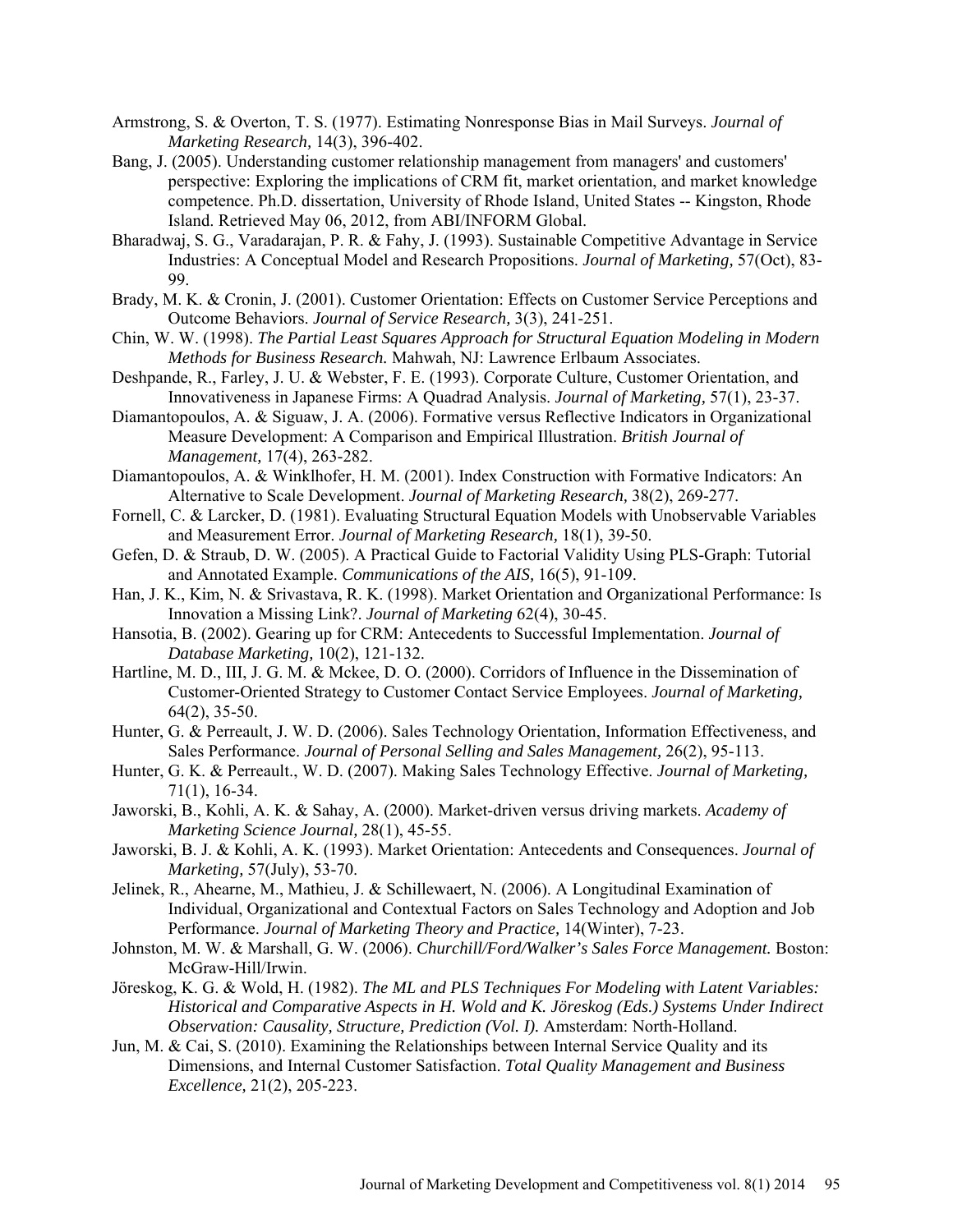- Kohli, R. & Grover, V. (2008). Business Value of IT: An Essay on Expanding Research Directions to Keep up with the Times. *Journal of the Association for Information Systems,* 9(1), 23-39.
- Krafft, M. (1999). An Empirical Investigation of the Antecedents of Sales Force Control Systems. *Journal of Marketing* 63 (July):120-134.
- Li, D., Chau, P. Y. K. & Lai, F. (2010). Market Orientation, Ownership Type, and E-Business Assimilation: Evidence from Chinese Firms *Decision Sciences,* 41(1), 115-145.
- Luo, K., Hsu, M. & Liu, S. (2008). The Moderating Role of Institutional Networking in the Customer Orientation-Trust/Commitment Performance Causal Chain in China. *Journal of the Academy of Marketing Science,* 36(2), 202-216.
- Marshall, Greg W., Moncrief, William C., Rudd, John M., and Lee, Nick (2012), [Revolution in Sales:](http://www.ulib.niu.edu:4426/bsi/viewarticle?data=dGJyMPPp44rp2%2fdV0%2bnjisfk5Ie46a9It6yzTbCk63nn5Kx68%2bnhh%2bvm6n3y275JsKWvTK2orkmwlrBSsK64TbCWzmWk6vB57Onfe%2fLf7Ybn2rtFsKexUK6pt0qvrqSE3%2bTlVePkpHzgs%2bCM5pzyeeWzv2ak1%2bxVta6vSa6tt0ik3O2K69fyVeTr6oTy2%2faM&hid=25)  [The Impact of Social Media and Related Technology on the Selling Environment.](http://www.ulib.niu.edu:4426/bsi/viewarticle?data=dGJyMPPp44rp2%2fdV0%2bnjisfk5Ie46a9It6yzTbCk63nn5Kx68%2bnhh%2bvm6n3y275JsKWvTK2orkmwlrBSsK64TbCWzmWk6vB57Onfe%2fLf7Ybn2rtFsKexUK6pt0qvrqSE3%2bTlVePkpHzgs%2bCM5pzyeeWzv2ak1%2bxVta6vSa6tt0ik3O2K69fyVeTr6oTy2%2faM&hid=25) *Journal of Personal Selling & Sales Management*, 32(3), 349-363.
- Mathieson, K., Peacock, E. & Chin, W. W. (2001). Extending the Technology Acceptance Model: The Influence of Perceived User Resources. *Database for Advances in Information Systems,* 32(3), 86.
- Narver, J. C. & Slater, S. F. (1990). The Effect of Market Orientation on Business Profitability. *Journal of Marketing,* 54(4), 20-35.
- Nunnally, J. C. & Bernstein, I. H. (1994). *Psychometric Theory.* New York: McGraw-Hill.
- Oliver, R.L. and E. Anderson (1994), An Empirical Test of the Consequences of Behavior- and Outcome-Based Sales Control Systems. *Journal of Marketing* 58 (October):53-67.
- Panagopoulos, N. (2010). *Sales Technology: Making the Most of Your Investment.* New York: Business Expert.
- Payne, A. & Frow, P. (2005). A Strategic Framework for Customer Relationship Management. *Journal of Marketing,* 69(October), 167-176.
- Piercy, N.F., Cravens, D.W. and Morgan, N.A., (1997). Sources of Effectiveness in the Business-To-Business Sales Organization. *Journal of Marketing Practice: Applied Marketing Science.* 3(1), 43-69.
- Plakoyiannaki, E. & Saren, M. (2006). Time and the Customer Relationship Management Process: Conceptual and Methodological Insights. *Journal of Business & Industrial Marketing,* 21(4), 218-230.
- Rapp, A., Agnihotri, R. & Forbes, L. P. (2008). The Sales Force Technology Performance Chain: The Role of Adaptive Selling and Effort. *Journal of Personal Selling & Sales Management,* 28(4), 335-350.
- Ringle, C. M., Wende, S. & Will, A. (2005). *Smart PLS 2.0 (beta).* Hamburg, Germany: [http://www.smartpls.de.](http://www.smartpls.de/)
- Rodriguez, M. & Honeycutt, E. (2011). CRM's Impact on B2B Sales Professionals' Collaboration and Sales Performance. *Journal of Business-to-Business Marketing,* 18(4), 335-356.
- Rodriguez, M., Peterson, R. M. & Krishnan, V. (2012). Social Media's Influence on Business-to-Business Sales Performance. *Journal of Personal Selling and Sales Management*, 32 (3), 365-378.
- Ruekert, R. W. (1992). Developing a Market Orientation: An Organizational Strategy Perspective. *International Journal of Research in Marketing,* 9(3), 225-245.
- Saxe, R. & Weitz, B. (1982). The SOCO scale: a measure of the customer orientation of salespeople. *Journal of Marketing Research,* 19(August), 343-351.
- Schiff, J. L. (2012) *CIO Magazine*, 8 CRM Trends You Need to Watch, retrieved January 28, 2013, http://www.cio.com/article/print/699311
- Steinman, C., Deshpande, R. & Farley, J. U. (2000). Beyond Market Orientation: When Customers and Suppliers Disagree. *Journal of the Academy of Marketing Science,* 28(Winter), 109-119.
- Stoddard, J. E., Clopton, S. W. & Avila, R. A. (2006). An Analysis of the Effects of Sales Force Automation on Salesperson Perceptions of Performance. *Journal of Selling and Major Account Management*, 38-56.
- Straub, D. W. (1989). Validating Instruments in MIS Research. *MIS Quarterly,* 13(2), 147-169.